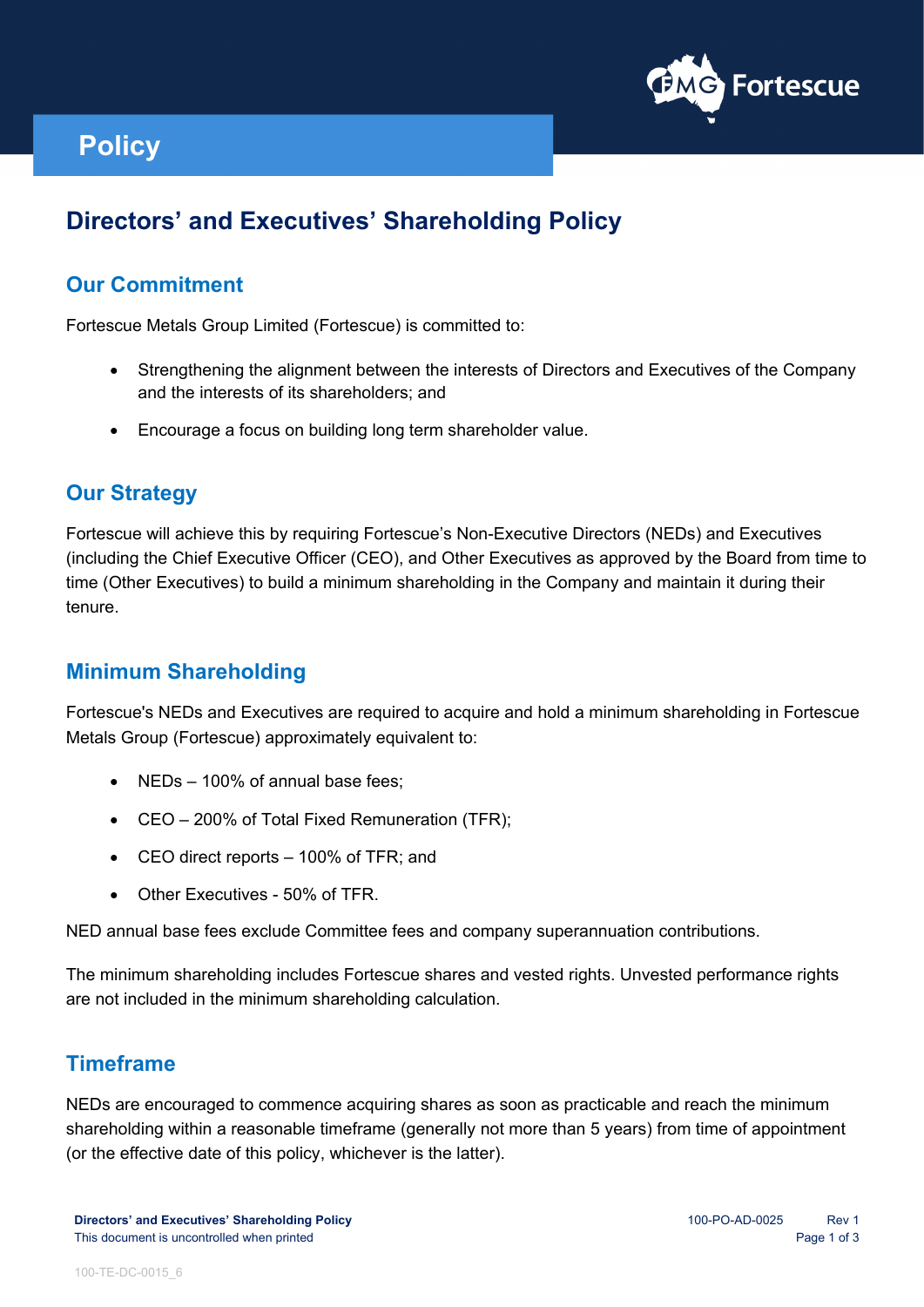

Shares must not be acquired if to do so would risk breaching insider trading laws or Fortescue's Securities Trading Policy, in which case longer timeframes will apply.

Executives are expected to meet their minimum shareholding requirement over a 5 year period from the date of their appointment (or the effective date of this policy, whichever is the latter) by holding shares that vest under the Long Term Incentive Plan. They may also achieve this minimum shareholding requirement by holding shares that vest under the ESSIP.

It is not the intention of this Policy to financially disadvantage Executives and shares may be traded to meet income tax and other financial obligations.

## **Calculation**

The Company recognises that the value of Fortescue shares will vary from time to time and the minimum shareholding values stipulated above are general in nature. For the purposes of calculating whether the minimum shareholding has been met, the calculation is based on the share price at the time of purchase and/or vesting.

The Board will review the shareholdings of NEDs and Executives annually.

## **Individual Responsibilities**

When acquiring Company shares, participants must adhere to insider trading laws and the Company's Securities Trading Policy. In particular, shares must not be traded while in possession of price sensitive information, or during Blackout Periods.

In accordance with ASX Listing Rules, all changes to Directors' Interests in Company securities must be notified to the ASX within 5 business days after the change occurs. Accordingly, NEDs and Executive Directors must promptly notify the Company Secretary of any changes.

#### **Policy Review**

Unless the Board determines otherwise, this policy will be reviewed every two years after its adoption by the Board or its delegated Committee.

## **Further Information**

If you have any questions or need further information on how to comply with this Policy, please contact the Company Secretary.

"signature not required if approved online in PIMS" "Insert Date approved here"

Cameron Wilson **Company Secretary**

**Dated**